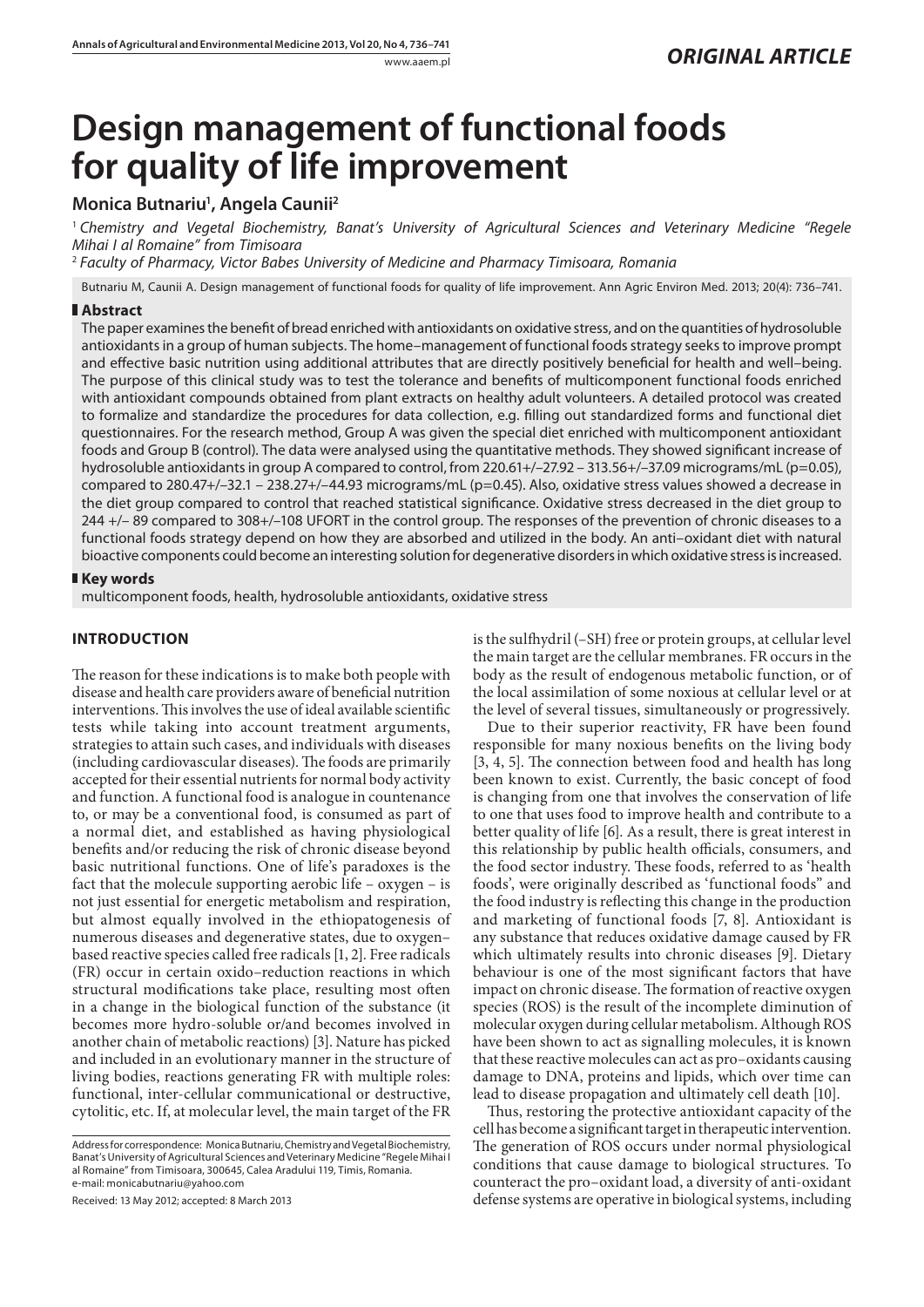Monica Butnariu, Angela Caunii . Design management of functional foods for quality of life improvement

enzymatic and non-enzymatic anti-oxidants [11]. The human diet contains an array of compounds that possess antioxidant activities or have been suggested to scavenge ROS based on their structural properties. The body's antioxidant defence system is capable of being alerted by dietary means [12]. A strategy for balancing the oxidative damage and antioxidant defence of human cells and tissues would be to enhance the antioxidant capacity by optimizing the dietary intake of antioxidants.

Another approach may be to neutralize oxidative compounds in the diet [13], and the content and bioavailability of antioxidants. Bioavailability of antioxidants depends on several food-related and host related–factors [14]. A wellrecognized food-related factor is the amount of antioxidant in a meal; for nutrients which are absorbed by a process of passive diffusion, the proportion of antioxidant absorbed decreases with increasing amounts in the food [15, 16]. The molecular forms of antioxidants in foods, e.g. in which isomers or molecular linkages such as the esters exist [17, 18], are also significant determinants of bioavailability. Furthermore, the food matrix in which antioxidants are located often influences availability of the nutrient [19]. The potential implications related to antioxidant nutritional enhancement include all degenerative diseases, since oxidative stress plays a major role in the pathways that lead from health to disease. The substances to be regarded are the anti-oxidant nutrients vitamin C and E, as well as non-nutrient anti-oxidants, mainly flavonoids and carotenoids, which may be significant in the overall anti-oxidant protection afforded by the diet [20, 21]. From the point of view of safety, the benefit of antioxidants must strictly be concerned with their benefits *in vivo*; however, the possibility that a given compound may be converted by chemical reaction, or bacterial action, into a toxic substance within the gastro-intestinal tract, or during storage of the food that contains it, must also borne in the mind because such products may themselves be absorbed and exert their toxicity *in vivo* [22, 23, 24, 25]. ROS play a role in the pathogenesis of many diseases including cardiovascular diseases. Several methods have been developed for the direct or indirect measurement of the oxygen free radical and its by-products [26, 27, 28].

The current study was designed to validate the free oxygen radicals test and to investigate the potential relationships between the distinctive diet enriched with multicomponent antioxidant foods, and clinical or biological factors in patients with roles in the prevention of chronic diseases. This study aims to provide insights for food producers into the territory of health-claimed foods. The data was compiled from research studies that analyzed in depth the inducement of consumer acceptance of functional foods. This study recognizes, exposes and reviews the sources of data for multicomponent functional foods. It is designed to support, extend and track public health nutrition policies and services. Attention to diet-health relationships has passed to the forefront of public health concerns in several areas of the developed world.

#### **MATERIALS AND METHOD**

A prospective experimental study design was adopted. The study lasted for a period of 3 months in 2008, with a follow–up at the middle of the period and at the end of the 3rd month. At inclusion, follow-up and end of the study, the following metabolic parameters were measured and compared in both groups: blood lipids, glucose, uric acid, oxidative stress, hydro– and liposoluble antioxidants. Group A filled out a sensory and food tolerance questionnaire regarding functional meals. There were no restrictions on drink, except for alcohol and sweet soft drinks, which were forbidden during the study. Consumption of more than one cup of coffee, green or black tea was also forbidden, as they could alter the results. Smoking was refrained during the whole study.

**Clinical research protocol**. A prospective experimental study of the parallel design type was adopted. The purpose of this clinical study was to test the tolerance and benefits of multicomponent functional foods, enriched with antioxidant compounds obtained from plant extracts, on healthy adult volunteers. The criteria for inclusion were males or females aged between 22–25 years;  $\text{BMI} < 25 \text{ kg/m}^2$ ; without any medication and with a pliable diet. The subjects were randomly allocated to the intervention group or to the control group in identical numbers. The baseline diet for both groups was designed for a calorific intake of 35 kcal/kg/day opportune to medium physical activity. All diets were constant for fat or fibre. There were 7 menu days. The intervention group A received a functional meal daily with a fixed quantity of multicomponent functional foods represented by 150 g of enriched bread with 0.5% nutraceutic (capsaicin extracted from red peppers, magnesium from barley germ and minerals), 300 g raw vegetable salad with olive oil and balsamic vinegar from apples and honey and 0.5 % buckthorn extract rich in beta–carotene, followed by 2 tablespoons of the by-product (30 mL), an alcoholic extract of grape seeds and skins. At the same meal, group B served as a comparison group and received 150 g white flour bread with 300 g raw vegetable salad with olive oil and ordinary wine vinegar. These meals were prepared under the surveillance of the investigators in the hospital kitchen, and remained identical. For the other meals of the day, all subjects involved in the study kept daily diaries. The daily intake of meat allowed during the study was 150g/day (raw weight), chicken, fish or beef.

**Quantitative methods**. Blood glucose was determined by the colorimetric method glucooxidase–peroxidase kit (Clinical Lab. Diagnosticum, Budapest, Hungary). For serum total cholesterol the enzymatic colorimetric method was used (Clinical Lab. Diagnosticum kit). Serum triglycerides were determined by the enzymatic colorimetric method, also using the above kit. HDL–cholesterol was determined by an Vitalab– Flex–PC analyzer. LDL was calculated using the Friedewald method, *LDL=TC–HDL–TG/5*. The level of circulating insulin was determined by the ELISA method; kit DSL–10–1600 ACTIVE Insulin Enzyme–Linked Immunoabsorbant (ELISA) (DRG Diagnostics GmbH, Marburg, Germany. The HOMA Insulin Resistance Index (IRHOMA) was calculated according to the known formula: *Fasting Insulin (IU/mL) x Fasting Glucose* (mmol/L)/22.5. Hydrosoluble and liposoluble antioxidants were determined using standards of vitamin C and of trolox, by photochemoluminometry (Photochem Analytik Jena, Germany).

Oxidative stress was expressed by total radicalic activity of whole blood determined by the FORMox free oxygen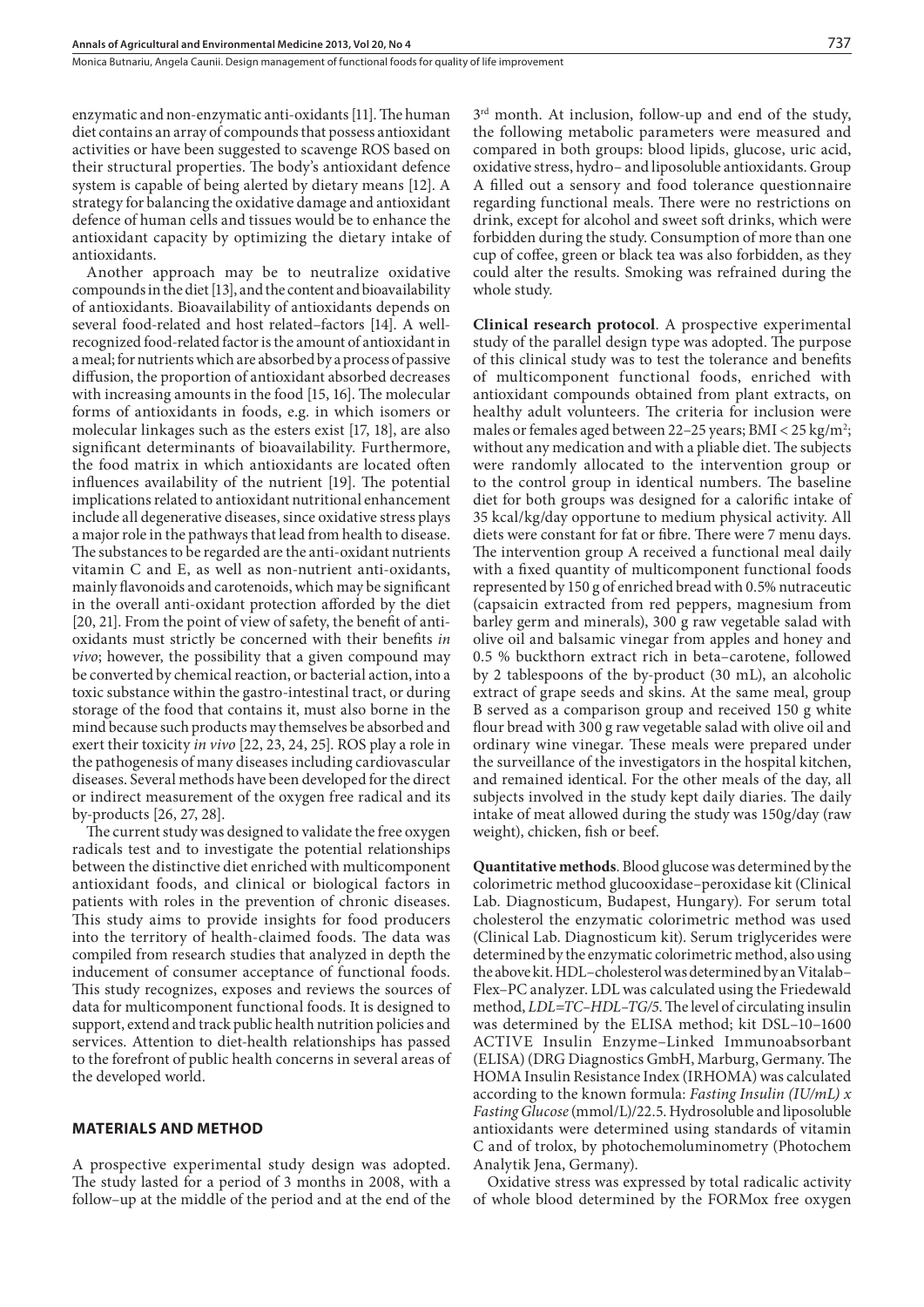**Table 1.** Characteristics of group A (n=20) at study start and completion

of study.

radicals test, a colorimetric method based on Fenton's reaction, approved for clinical studies (Bethesda), normal values < 310 UFORT [17, 29, 30]. Before the start of the study, 20 volunteers were given, in random order, 50 g of carbohydrate portions of the enriched bread with nutraceutic 0.5%. Venous blood samples were taken when fasting and then 30, 60, 90, 120, 150 and 180 min after the start of the meal. The results of glycaemia were plotted against the results for each volunteer after intake of 50 g glucose in order to determine the glycaemic index of the bread. Palatability and sensory analysis was recorded using a questionnaire developed by the Food Hygiene Department.

**Ethical considerations**. The study was approved by the local Ethics Committee. The volunteer subjects gave their consent to participate in the study, in accordance with the ethical principles of bio–medicine for studies on human subjects. The procedures followed were in accordance with the ethical standards of the responsible committee on human experimentation (institutional and national), and performed in accordance with the ethical principles of the Helsinki Declaration (World Medical Association Declaration of Helsinki, Ethical Principles for Medical Research Involving Human Subjects) revised in 2000, and which are consistent with applicable government regulations and institutional research policies and procedures, and applicable regulatory requirements and in conformance with the applicable International Conference on Harmonization (ICH) Guidelines on Good Clinical Practice (CGP). The electronic data recording data system used for this clinical research study has not been fully certified, due to the limited scope of this clinical research study.

**Confidentiality.** Information about study subjects will be kept confidential and managed according to the requirements of the Health Insurance Portability and Accountability Act.

**Statistical analysis.** Performed using STATA 9/Student's t test, p values <0.05 being considered statistically significant.

#### **RESULTS**

The study was conducted on 2 groups of healthy volunteers  $(n = 20$  in each group), aged 21–25 years (mean age = 22.81),  $M = 8$ ,  $F = 12$ . Group A (functional diet) was given the special diet enriched with the multicomponent antioxidant foods described above. Group B served as the control group. The characteristics of the 2 groups at inclusion compared to the values obtained after completion of the study are given in Tables 1 and 2. The normal value of oxidative stress was considered below 310 Fort units and of hydrosoluble antioxidants above 80 micrograms/mL. Table 1 shows the characteristics of group 1. There were 20 young adult volunteers, 4 males and 16 females. The blood glucose, cholesterol, HDL (high-density lipoprotein), LDL (lowdensity lipoprotein), and triglycerides (TG), magnesium, gamma glyceryl transferase, uric acid, oxidative stress and hydrosoluble antioxidant values were within normal limits, except in 3 individuals with increased total cholesterol, 6 individuals with increased oxidative stress values, and 2 individuals with decreased hydrosoluble antioxidant values. Table 2 shows the characteristics of group B.

|                | group A (diet)                 |      |        |           |          |        |  |
|----------------|--------------------------------|------|--------|-----------|----------|--------|--|
| No.            | Variable                       | Obs. | Mean   | Std. Dev. | Min.     | Max.   |  |
| Study start    |                                |      |        |           |          |        |  |
| 1              | Glicemia (mg/dl)               | 20   | 78.87  | 4.93      | 72.1     | 90.2   |  |
| $\overline{2}$ | CT (mg/dl)                     | 20   | 175.76 | 22.27     | 132.2    | 211.3  |  |
| 3              | TG (mg/dl)                     | 20   | 80.83  | 38.31     | 38.6     | 158.9  |  |
| 4              | HD (mg/dl)                     | 20   | 54.93  | 8.96      | 39.8     | 68.8   |  |
| 5              | LDL (mg/dl)                    | 20   | 104.99 | 28.59     | 61.4     | 161.44 |  |
| 6              | $Mq^{2+}(mq/dl)$               | 20   | 1.67   | 0.446     | $\Omega$ | 1.97   |  |
| 7              | GGT (U/L)                      | 20   | 13.68  | 5.88      | 1.78     | 27.7   |  |
| 8              | Acid_uric (µg/mL)              | 20   | 4.20   | 1.34      | 2.1      | 6.6    |  |
| 9              | Form_ox_U (µg/mL)              | 20   | 308.66 | 108.32    | 160      | 600    |  |
| Final          |                                |      |        |           |          |        |  |
| 1              | Glicemia, (mg/dl)              | 20   | 73.02  | 7.54      | 59.4     | 90.1   |  |
| 2              | CT, (mg/dl)                    | 20   | 166.65 | 21.78     | 129.1    | 192.6  |  |
| 3              | TG, (mg/dl)                    | 20   | 66.27  | 30.71     | 35.5     | 134.1  |  |
| 4              | HDL <sub>2</sub> (mg/dl)       | 20   | 61.78  | 8.83      | 46.8     | 76.3   |  |
| 5              | LDL <sub>2</sub> (mg/dl)       | 20   | 95.56  | 18.27     | 62.68    | 122.88 |  |
| 7              | $Mq^{2+}(mq/dl)$               | 20   | 1.786  | 0.078     | 1.64     | 1.93   |  |
| 8              | GGT, (U/L)                     | 20   | 13.12  | 3.87      | 7.8      | 20.5   |  |
| 6              | Acid_uric <sub>2</sub> (µg/mL) | 20   | 3.74   | 1.12      | 2.1      | 5.6    |  |
| 9              | Form_ox_U (µg/mL)              | 20   | 244.25 | 89.46     | 148      | 512    |  |
|                | Data are presented as mean+SD. |      |        |           |          |        |  |

**Table 2.** Characteristics of group B (n=20) at study start and completion of study.

| No.            | Group A (diet)     |                                |        |           |                |        |  |
|----------------|--------------------|--------------------------------|--------|-----------|----------------|--------|--|
|                | Variable           | Obs.                           | Mean   | Std. Dev. | Min.           | Max.   |  |
|                | Study start        |                                |        |           |                |        |  |
| 1              | Glycaemia (mg/dl)  | 20                             | 82.85  | 7.58      | 70.5           | 99.4   |  |
| $\overline{2}$ | $CT$ (mg/dl)       | 20                             | 183.15 | 39.63     | 120.3          | 286.6  |  |
| 3              | TG (mg/dl)         | 20                             | 74.51  | 29.47     | 42.9           | 144    |  |
| 4              | HDL (mg/dl)        | 20                             | 60.56  | 11.96     | 37.5           | 77.8   |  |
| 5              | LDL (mg/dl)        | 20                             | 105.82 | 31.34     | 67.54          | 201.38 |  |
| 6              | $Mq2+ (mq/dl)$     | 20                             | 1.77   | 0.15      | 1.53           | 1.96   |  |
| 7              | GGT (U/L)          | 20                             | 16.08  | 3.94      | 10             | 24.2   |  |
| 8              | Acid_uric (µg/mL)  | 20                             | 3.87   | 1.31      | $\overline{2}$ | 6.3    |  |
| 9              | Form_ox_U (µg/mL)  | 20                             | 306.89 | 89.46     | 172            | 486    |  |
| Final          |                    |                                |        |           |                |        |  |
| $\mathbf{1}$   | Glycaemia2 (mg/dl) | 20                             | 79.24  | 7.51      | 67.4           | 92.2   |  |
| 2              | CT2 (mg/dl)        | 20                             | 173.56 | 45.33     | 117.4          | 285.8  |  |
| 3              | TG2 (mg/dl)        | 20                             | 80.41  | 51.49     | 39.9           | 249.2  |  |
| 4              | HDL2 (mg/dl)       | 20                             | 59.84  | 12.32     | 33.6           | 83.6   |  |
| 5              | LDL2 (mg/dl)       | 20                             | 101.04 | 41.57     | 60.3           | 205.38 |  |
| 7              | $Mq2+ (mq/dl)$     | 20                             | 1.85   | 0.26      | 1.66           | 2.7    |  |
| 8              | <b>GGT2 (U/L)</b>  | 20                             | 14.00  | 4.67      | 9.2            | 26.5   |  |
| 6              | Acid_uric2 (µg/mL) | 20                             | 3.80   | 1.24      | 2.03           | 6      |  |
| 9              | Form_ox_U (µg/mL)  | 20                             | 302.54 | 76.78     | 163            | 503    |  |
|                |                    | Data are presented as mean+SD. |        |           |                |        |  |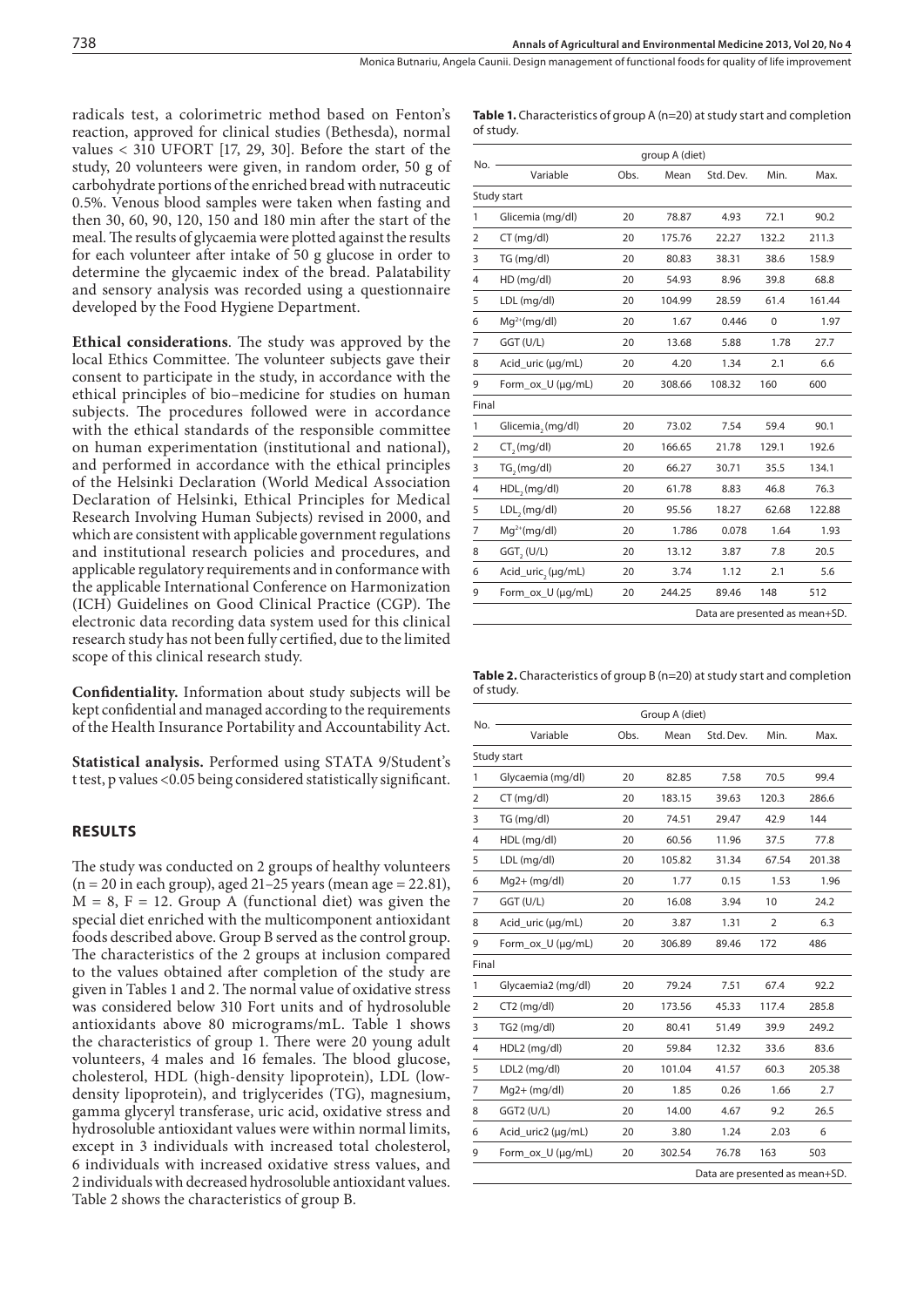Monica Butnariu, Angela Caunii . Design management of functional foods for quality of life improvement

There were 20 young adult volunteers, 4 males and 16 females. The blood glucose, cholesterol; HDL, LDL trigycerides, magnesium, gamma glyceryl transferase, uric acid, oxidative stress and hydrosoluble antioxidant values were within normal limits, except in 6 individuals with increased total cholesterol, 4 individuals with increased oxidative stress values and 2 individuals with decreased hydrosoluble antioxidant values. The values for oxidative stress and hydrosoluble antioxidants were compared between the 2 groups, and between study start and month 3 in each group by using the two-sample t test with equal variances. The results are given below and show a significant increase of hydrosoluble antioxidants in group A, compared to control, from 220.61+/–27.92 micrograms/mL to 313.56+/– 37.09 micrograms/mL ( $p = 0.05$ ), compared to 280.47+/-32.1 micrograms/mL to 238.27 +/– 44.93 micrograms/mL (p=0.45) (Tab. 3). Also, oxidative stress values showed a decrease in the diet group compared to control that reached statistical significance. Oxidative stress decreased in the diet group to 244 +/– 89 UFORT (Fort units) compared to 308 +/– 108 UFORT in the control group.

**Table 3.** Comparison of hydrosoluble anti-oxidants in group A and group B after 3 months of antioxidant diet.

| Study Group            | Study start:<br>in micrograms/mL | Month 3:<br>Hydrosoluble antioxidants Hydrosoluble antioxidants<br>in micrograms/mL | р<br>value |
|------------------------|----------------------------------|-------------------------------------------------------------------------------------|------------|
| A Diet group           | $220.61 + / -27.92$              | 313.56+/-37.09                                                                      | $p=0.05$   |
| <b>B</b> Control group | 280.47+/-32.1                    | $238.27 + (-44.93)$                                                                 | $p=0.45$   |
|                        |                                  | Data are presented as mean+SD.                                                      |            |

#### **DISCUSSION**

Observational epidemiologic studies have shown that an ample consumption of consumed multicomponent diet (fruits and vegetables) is associated with a decreased risk of chronic diseases and age-related degenerative disorders. In the presented study, successive to the diet enriched with multicomponent antioxidant foods, total hydrosoluble antioxidants in serum determined by photochemoluminometry significantly increased from 220.61+/–27.92 microg/L to  $313.56+/-37.09$  in group A (p=0.05), compared to control. This increase was associated with a significant decrease in oxidative stress, from 308.66+/–108.32 UFORT to 244+/– 89.46 UFORT (p<0.05), attaining normal range in all subjects and proving the antioxidant benefit of this multicomponent diet. The RDA (recommended daily intake), which is not established for carotenoids and polyphenols, is defined to prevent nutrient deficiencies and does not take into account the diminution of risk of chronic diseases. The quantities of antioxidant nutrients effective in the diminution of risk of chronic diseases generally lie higher than the RDA. Considering that antioxidants have significant roles in the prevention of chronic diseases, the question is: what would be the best interval of intake recommended? Poor amounts of antioxidants have been observed in smokers, the elderly, and in patients with typical diseases or risk factors, and several studies have demonstrated that the intake of antioxidants may be suboptimal in certain peoples.

Generate radical→add antioxidant→observe inhibition of endpoint

However, in other locations where the option of products is restricted or more seasonal, a number of groups of people are not able to meet the stringent requirements for vitamins E, C or beta–carotene. At peculiar risk are the less affluent and the elderly. A new review of current literature denotes that fruits and vegetables in combination have synergistic benefits on antioxidant activities leading to further diminution of risk of chronic disease, specifically for cancer and heart disease [31, 32]. In the presented study, this synergistic antioxidant benefit seems to have been achieved by the combination within the foods tested of the most significant classes of antioxidants – carotenes and polyphenols, a benefit proved in group A by the significant decrease of FORmox and by the increase of integral antioxidant capacity of hydrophilic substances in serum (ACW).

Epidemiological studies are necessary to quantify the impact of antioxidants on disease etiology. Intervention trials formally test the efficacy of enhanced intake of antioxidants. In evaluating these health benefits, preferably hard endpoints (disease incidence, recurrence and mortality) should be used. There are a number of groups of functional foods that offer a diversity of benefits. The following Table lists some of them along with the source of the food and the capacity health benefits [30].

A promising approach to strengthen epidemiological studies is the use of biomarkers. A biomarker can be defined as an indicator on a biochemical, genetic or cellular level, and reacting on exposure to stress, susceptibility for a disease, or the health status of a subject. A biomarker of oxidative stress refuses radical burden, oxidative damage, and oxidative stress averaged disease, or health status. Other intermediate end-points may be effective, provided that they are genuinely predictors of the disease of interest. In work on functional foods, the development and application of biomarkers of exposure (dietary intake), biomarkers of biological response and of subclinical disease, and biomarkers of susceptibility, should be used.

For anti-oxidants, all kinds of markers have evident significance. For instance, blood quantities of vitamin E (an exposure marker) may be studied in relation to oxidation resistance of LDL–C (a biological response marker) or to carotid artery wall thickness (a disease marker), in subjects with familial hypercholesterolaemia, or typical genotype (both susceptibility markers). If biomarkers have the capacity for improving validity and reducing bias, several issues are encountered [33, 34]. Biomarkers of exposure should exactly reflect the relevant dietary intake or body status, and early disease markers should have predictive value for the hard end–point. As chronic diseases have vast latency periods, requiring large initial numbers to appreciate health benefits, biomarkers of intermediate end-points may, in certain conditions, should lawfully be used more efficiently [4, 35, 36]. Lots of dietary antioxidants may contribute to cellular protection against radicals and other ROS. Additionally, dietary antioxidants include vitamins and carotenoids. Vitamin E (8 structural isomers of tocopherols/tocotrienols) is one of the most widely distributed antioxidants in nature [27, 37], and it is the primary chain-breaking antioxidant in cell membranes. Among these, α–tocopherol is the best known and possesses the most antioxidant activity. In addition to its direct antioxidant properties, growing evidence suggests that some of the beneficial benefits of vitamin E in cells reside in its ability to regulate gene expression of proteins.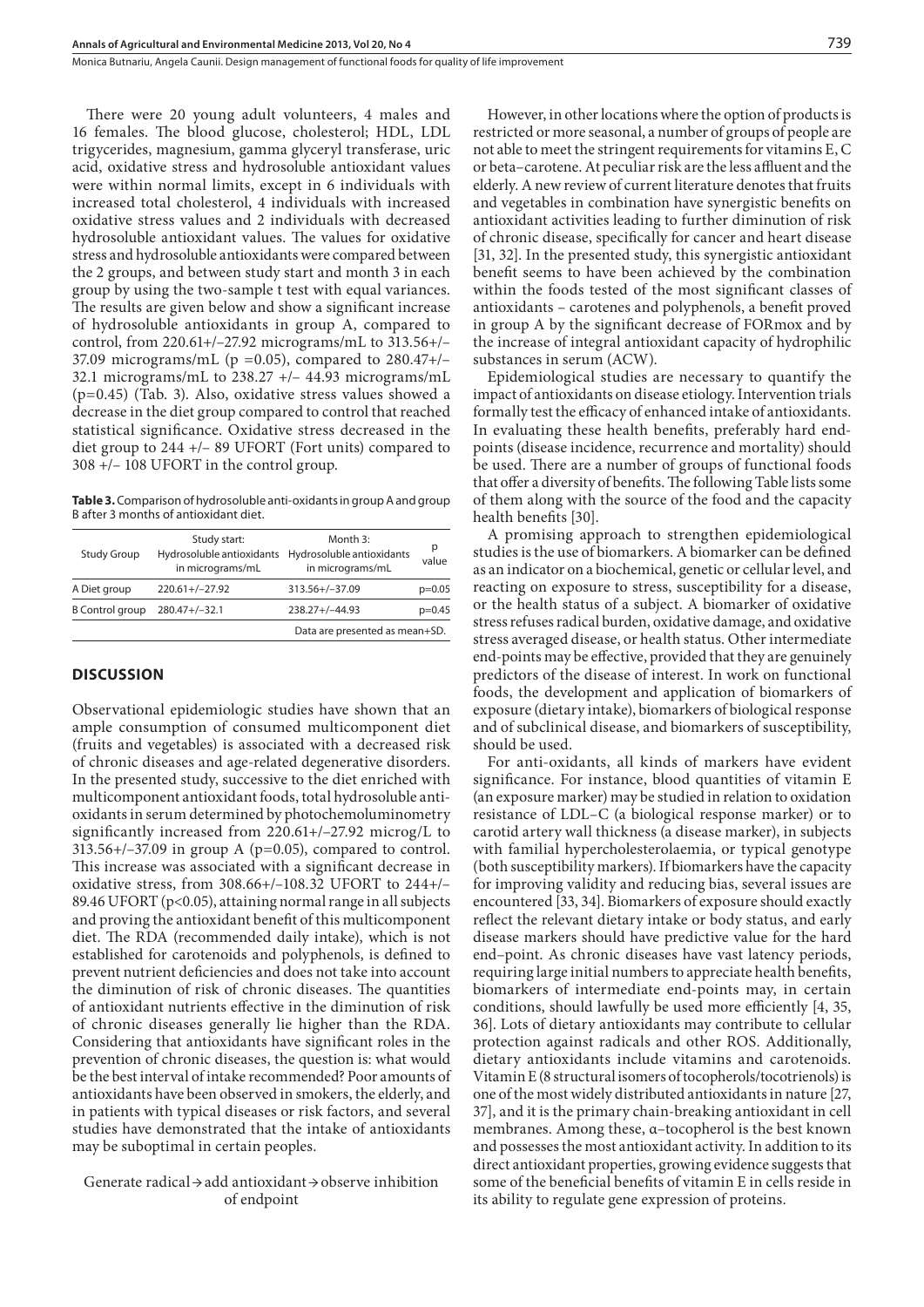An effective nutritional strategy will require knowledge of the type of antioxidants in the diet, their food sources, bioavailability and required quantities of intake for protective benefits [38, 39]. The bioavailability of antioxidants from raw fruits and vegetables is generally low, but heat treatment of the food and concomitant intake of fat increases their bioavailability. At the same time, heat treatment may lead to loss of antioxidants and isomerisation, i.e. formation of cis-isomers. From dietary supplements, antioxidants bioavailability is higher for compounds not associated with the plant matrix, and fat in the form of vegetable oil is part of the formulation. Protective profits of antioxidants have been found in mechanistic studies *in vitro* and *in vivo,* and epidemiological studies and certain intervention studies have provided useful information. However, it is appropriate to consider the totality of the evidence from basic science, epidemiology and intervention studies, rather than to rely on the evidence from any one type of study. Currently, the recommendation is to increase the intake of a consumed multicomponent diet (mix of fruits, vegetables and functional foods). Aerobic organisms utilize oxidative catabolism as a highly effective method of extracting energy from food molecules. The data presented in the presented study has been adjusted for confounders. Thus, values are different from those obtained for the same parameter in the descriptive statistical analysis. The results appreciated with the linear growth statistical model, are described with two parameters: a base line value and a rate of increase for an investigated parameter. The level of uric acid was significantly higher after the intervention study but stayed below the risk level of 7.0 mg/dL – 5.7 mg/dL for males and females, respectively. Also, the clinical parameters for uric acid, total cholesterol, LDL–cholesterol, HDL–cholesterol and tryglicerides, showed a statistically significant change. Interesting differences regarding the responses to the intervention were obtained when each individual was observed separately. An antioxidant diet with natural bioactive components could become an interesting solution for degenerative disorders in which oxidative stress is increased. Incorporation of natural active components with therapeutic profits in functional foods, based on results of multidisciplinary research, will be a challenge for both the food and drug industries. The FORM system provides this field with a simple method for oxidative stress screening, as well as monitoring the benefits of any lifestyle changes and antioxidant therapy.

**Limitations.** the present study has some limitations for the people in various parts of the. world because some have different views on the nature of functional foods. Since high antioxidant quantities in foods do not necessarily translate into quantities found in the body, and the capacity health benefits of these antioxidants ultimately depend on how they are absorbed and utilized in the body, the presented study was undertaken to determine antioxidant diet with natural bioactive components.

## **CONCLUSIONS**

This study has demonstrated the diapason of factors that influence the checking-up of functional foods strategy aims, and their subsequent realization revealed key tests that can support searching for such diets. Many areas could

greatly benefit from the introduction of functional foods, although relatively little is known about the current status of production and market development in most of these areas. There is a need to assess functional foods and its increase in capacity because such data is needed to make investment decisions; the data is also needed to support the design and implementation of development and research aimed at straightening the value added features of agricultural and food processing activities. The increase in vitamin and micronutrient quantities can be explained in two ways. Firstly, the adherence of the volunteers to the programme: compliance with taking portions of the diet each day should lead to higher quantities of micronutrients and vitamins. Secondly, the selection of typical food items consumed in the multicomponent diet, high in exemplary antioxidants/ vitamins, explains the higher quantities of an exemplary micronutrient. Epidemiologically it has been shown that a multicomponent diet, rich in fruit and vegetables, lowers the risk for degenerative diseases. The advantages in exposure to a multicomponent diet rich in those foods is confirmed by the quantities of carotenoids and vitamins measured in blood. In addition, the multicomponent diet should be beneficial for markers of biological response.

#### **REFERENCES**

- 1. Tubek, S. Correlations between serum zinc concentrations and oxygen balance parameters in patients with primary arterial hypertension. Biol Trace Elem Res. 2007; 115: 213–22.
- 2. Butnariu M. The Oxygen Paradox. J Pharmacogenom Pharmacoproteomics 2012; 31: 1–3.
- 3. Kim KA, Kang KD, Lee EH, Nho CW, Jung SH. Edible wild vegetable, *Gymnaster koraiensis* protects retinal ganglion cells against oxidative stress. Food Chem Toxicol. 2011; 21: 31–43.
- 4. Jacobo-Velázquez DA, Martínez-Hernández GB, Del C Rodríguez S, Cao CM, Cisneros-Zevallos L. Plants as biofactories: physiological role of reactive oxygen species on the accumulation of phenolic antioxidants in carrot tissue under wounding and hyperoxia stress. J Agric Food Chem. 2011; 65: 83–93.
- 5. Lin KC, Sun PC, Lin PL. Production of reactive oxygen species and induction of signaling pathways for the ACO gene expressions in tomato plants triggered by the volatile organic compound ether. Plant Cell Rep. 2011: 599–611.
- 6. Kell DB. Towards a unifying, systems biology understanding of largescale cellular death and destruction caused by poorly liganded iron: Parkinson's, Huntington's, Alzheimer's, prions, bactericides, chemical toxicology and others as examples. Arch Toxicol. 2010: 825–89.
- 7. Palasuwan A, Margaritis I, Soogarun S, Rousseau AS. Dietary intakes and antioxidant status in mind–body exercising pre– and postmenopausal women. J Nutr Health Aging. 2011: 577–84.
- 8. Rea G, Antonacci A, Lambreva M, Margonelli A, Ambrosi C, Giardi MT. The NUTRA–SNACKS Project: Basic Research and Biotechnological Programs on Nutraceutics. Adv Exp Med Biol. 2011; 698: 1–16.
- 9. Fu L, Xu BT, Gan RY, Zhang Y, Xu XR, Xia EQ, Li HB. Total phenolic contents and antioxidant capacities of herbal and tea infusions. Int J Mol Sci. 2011; 12: 2112–24.
- 10. Butnariu MV, Giuchici CV. The use of some nanoemulsions based on aqueous propolis and lycopene extract in the skin's protective mechanisms against UVA radiation. J Nanobiotechnology. 2011; 9: 1–9.
- 11. Erdman JW, Carson L, Kwik-Uribe C, Evans EM, Allen RR. Effects of cocoa flavanols on risk factors for cardiovascular disease. Asia Pac J Clin Nutr. 2008; 17: 284–7.
- 12. Alvarez S, Galant A, Jez JM, Hicks LM. Redox–regulatory mechanisms induced by oxidative stress in *Brassica juncea* roots monitored by 2–DE proteomics. Proteomics 2011; 11: 1346–50.
- 13. Terao J. Dietary flavonoids as antioxidants. Forum Nutr. 2009; 61: 87–94.
- 14. Lenucci MS, Cadinu D, Taurino M, Piro G, Dalessandro G. Antioxidant composition in cherry and high–pigment tomato cultivars. J Agric Food Chem. 2006; 54: 2606–13.